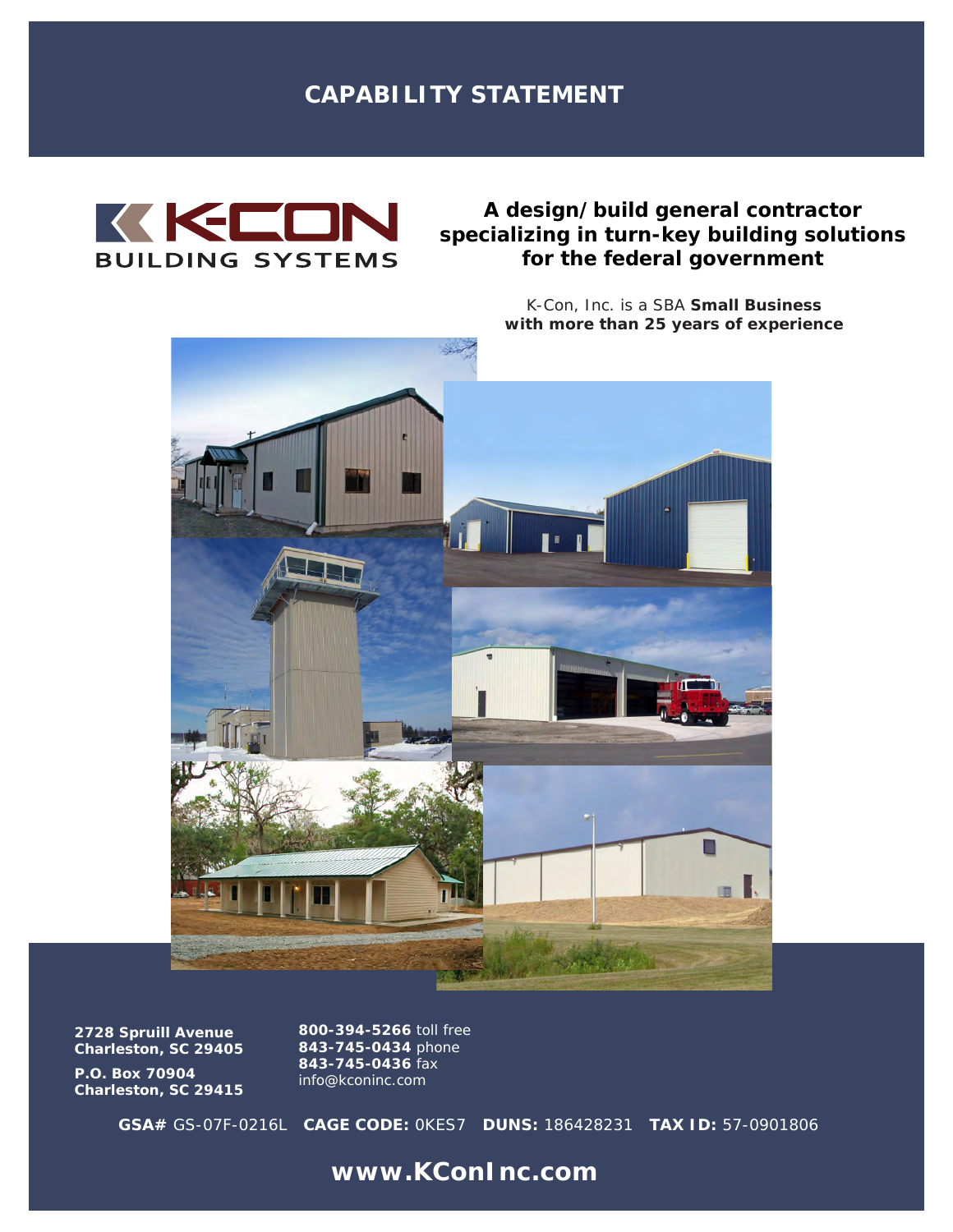



### **WHY K-CON, INC?**

### **Design/Build Solutions**

K-Con is a **full-service design-build** general contractor, specializing in building solutions. K-Con's goal is to provide the "Method and the Mechanism" to get jobs done — **faster, easier, cheaper... period** — without the costly fees of an architect.

#### **Turn-Key Construction**

K-Con will design and manage all aspects of your project, from start to finish, with **single-point responsibility**.

### **Simplified Acquisition**

Many of K-Con's projects are completed through our existing **GSA contract**, which is meticulously audited to ensure K-Con's customers are receiving the Best Value and best pricing available.

#### **Geography**

K-Con works in all 54 states and territories. Customers deal directly with K-Con headquarters, and have **full time, K-Con supervisory personnel on site** for every project.

### **Customers**

K-Con conducts the vast predominance of its work for the Federal Government. K-Con understands the critical and vital importance of an **efficient, safe, quality driven, and reliable** contractor that can comply with Government procurement and construction regulations, and is in tune with the requirements of Federal agencies.

#### **Experience**

**142 National Guard customers** can't be wrong.

#### **MEMBERSHIPS**

Design Build Institute of America Society of American Military **Engineers** U.S. Green Building Council U.S. Chamber of Commerce Charleston Chamber of Commerce LEED® Accredited

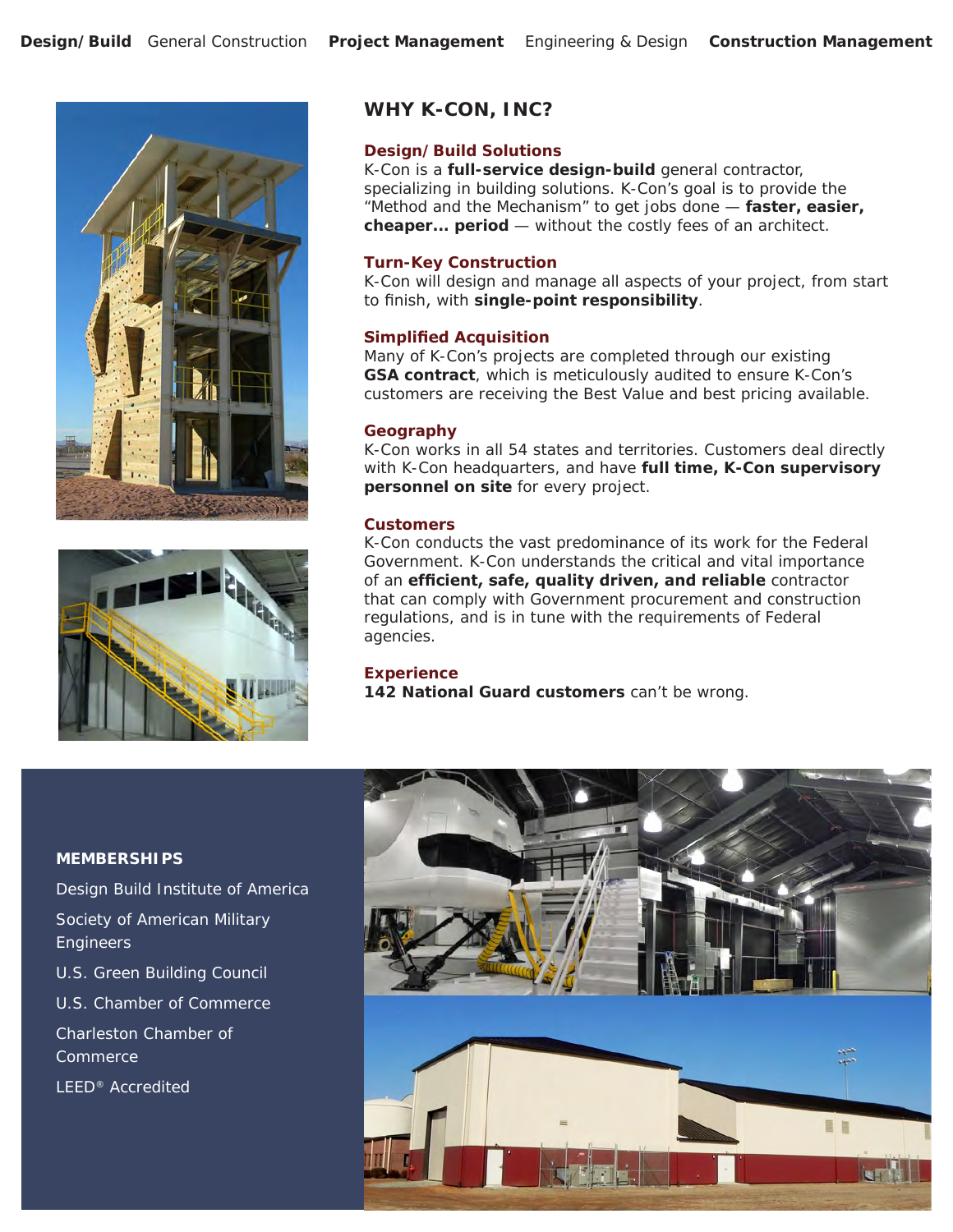







### **EXPERTISE AREAS**

### **PROJECT TYPES**

- Maintenance & **Workshops**
- **Training Facilities** & Range Towers
- Offices & Administration
- Warehouses & Storage
- Renovation & Roofing
- Guard Booths
- $\blacksquare$  Residences
- Wood Frame
- $\blacksquare$  Fire Stations

Specialized projects (Classrooms, Gyms, Medical Facilities)

### **AWARDS**

*Top 100 Metal Builders* 2009 & 2010, Metal Construction News

*The Blue Chip Enterprise Award* 1998, MassMutual and the U.S. Chamber of Commerce.

*Top 25 Fastest Growing Companies of SC* 2004 and 2005, SC Chamber of Commerce



### **Why Design/Build?**

**Design/Build** facilitates a true team approach to both final design and construction, by closely integrating input from end user, builder and designer at the onset and during all phases of the project.

### **ADVANTAGES:**

Design/build projects typically result in **6-10% cost savings** while completing projects an **average of 33% faster**.

The design/build process **promotes close communications** and a partnering effort between owner, builder and designer, thus avoiding conflicts.

Overall responsibility for the project falls to one source the design/builder. There is no separate architectural services contract.

**Precise, up-front definition of the design** with the consensus of all team members, virtually eliminates costly change orders and modifications during construction.

**Concurrent activities** construction on initial phases can begin while final designs and finish decisions continue without undue delay.